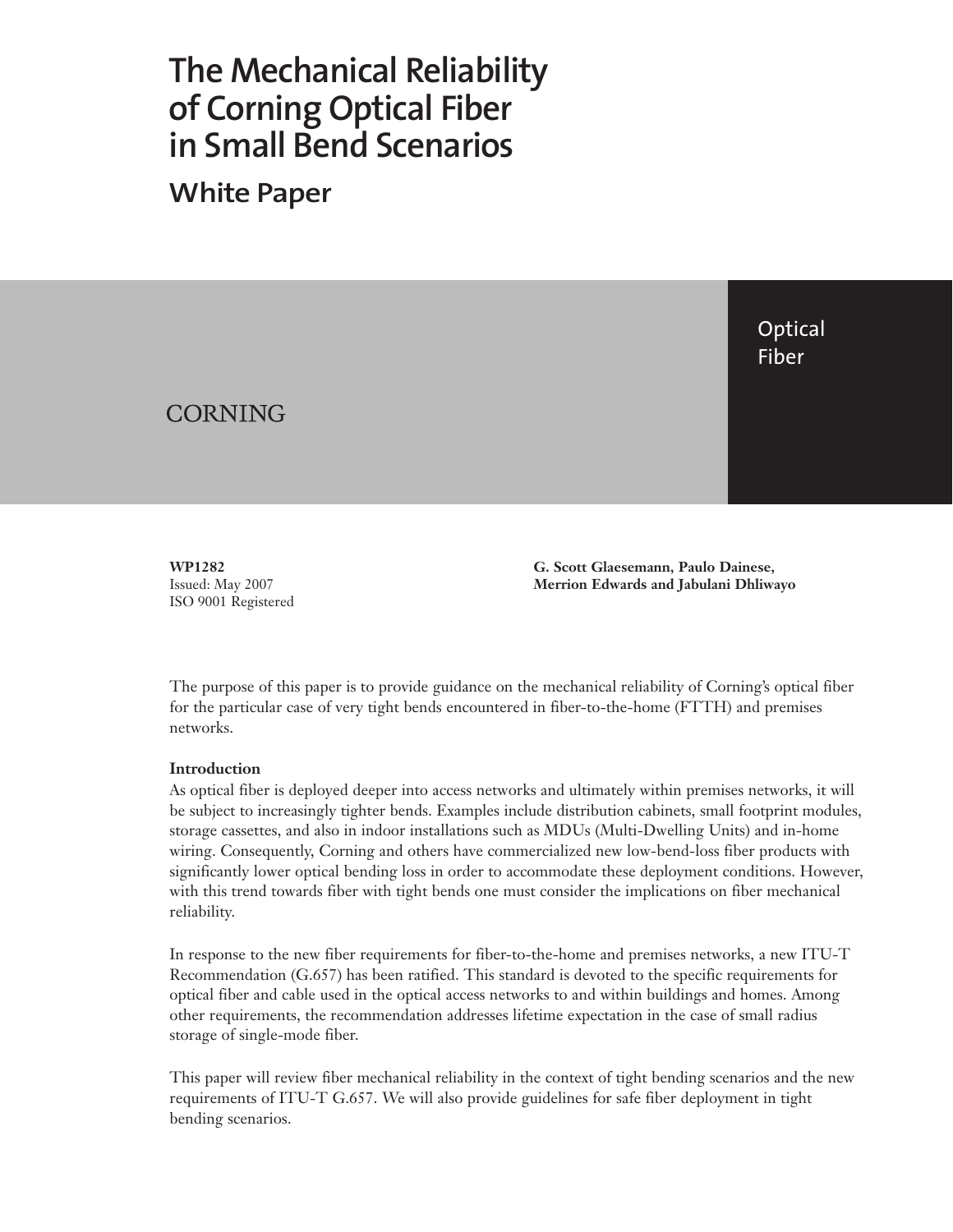# **Corning's Approach to Mechanical Reliability**

Corning Incorporated has been manufacturing optical fiber since the 1970's. For more than 30 years Corning has been a leader in the research of optical fiber strength and reliability. We've shown longterm commitment to developing the reliability science behind our models and tests. A sampling of this research can be found at:

http://www.corning.com/opticalfiber/technical\_library/fiber\_mechanical\_reliability/basics.aspx

In the following paragraphs we will briefly review the key ingredients of our fiber mechanical reliability program.

# **1. The Modeling of Mechanical Reliability**

Our modeling capability is well-known through publications, tutorials and direct customer interaction. We provide customers with state-of-the-art reliability modeling that incorporates a wide range of fiber tensile stresses, bends, lengths and stress durations. Corning has developed the tools and models to allow customers to take advantage of our proof test stress and fiber strength distribution. The cornerstone of our modeling effort is our unique ability to incorporate all these factors into a single model. The present discussion on fiber in tight bends fits well with this prior work in fiber mechanical reliability.

# **2. Adapting to the Application**

Designing Around Proof Stress Level Flaws: For most fiber applications, long lengths of fiber are placed under some lower level of bend and/or tensile stress (see Figure 3). Here it is appropriate to design around the proof stress; and therefore, it is critical that the fiber manufacturer screen out flaws weaker than the proof test stress. Proof testing is conducted after the draw process where the entire fiber length is stressed to a predetermined stress level in order to eliminate the weakest flaws. The most common proof stress levels are 100 and 200 kpsi (700 and 1400 MPa). Corning has well-established guidelines on how much applied stress the fiber can withstand in service over time for a given proof stress.1 For example, one can safely stress optical fiber to 1/5th of its proof stress for a 25 year in-service lifetime.

Failure Probability Design: There are applications where fiber users need to stress lengths of fiber in excess of what Corning would advise for proof stress level flaws. These applications typically involve short lengths of fiber placed in small bends and applications with longer lengths under high tensile or bending stress. Here one may exceed the applied stress guidelines for proof stress level flaws if the probability of encountering a flaw that will break during the in-service time is low enough (see Figure 3). This means that the manufacturer must have comprehensive knowledge of the post-proof test strength distribution. The length tested must be consistent with the application lengths under stress and the probability levels of interest.

# **3. Fiber Strength Measurements and Understanding**

Most strength distributions reported in the published literature are obtained by testing 50 cm lengths of fiber in axial tension or by 2-point bending extremely short lengths of fiber. Such testing is necessary for Trade and Commerce, i.e., standards compliance, but is not sufficient for reliability predictions and design because the total sample size, i.e., characterized length, is too small. For decades Corning has been innovating methods for strength testing optical fiber that provide strength distributions relevant to the intended fiber applications.

In the early 1990s Corning developed a machine that automatically strength tests 20 meter lengths of fiber.2 The sole purpose of this machine is to characterize the strength above the proof stress level on total sample lengths of fiber that are relevant to our customers. Since then we have strength tested tens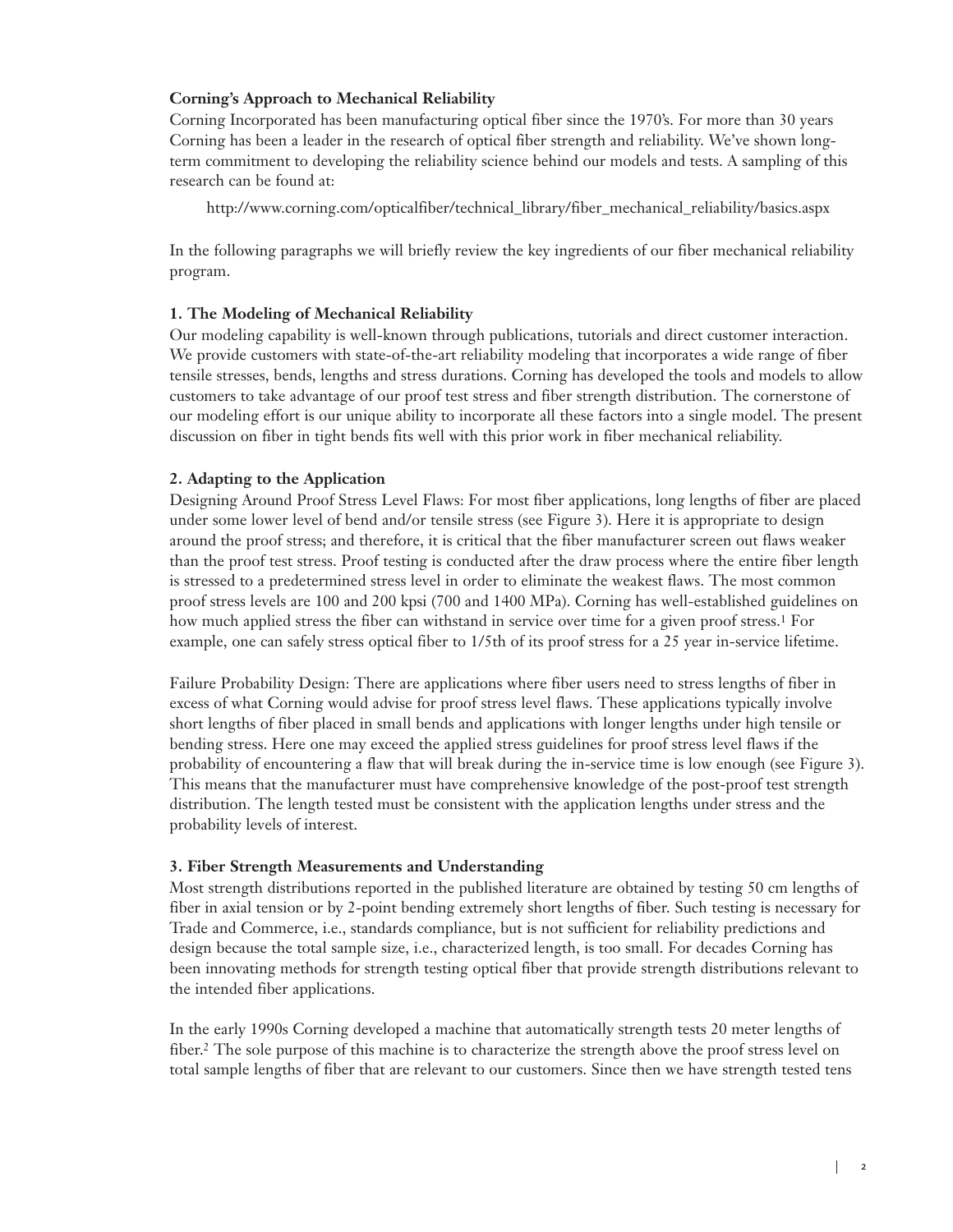of thousands of kilometers of fiber. Figure 1 shows all the flaws below 560 kpsi on nearly 4000 kilometers of fiber proof tested to 100 kpsi.<sup>3</sup> The probability of finding a flaw weaker than, say, 200 kpsi (1400 MPa) on a 20 meter length of this fiber is about 1 in 10,000. We can then scale this distribution to almost any length for engineering failure probability predictions.



**Figure 1**. Strength of nearly 4000 km of standard single-mode optical fiber. The lines represent predicted distributions for lengths other than 20 meters. Note that fatigue during strength testing has been accounted for. This distribution is ready to be incorporated into reliability models.

## **4. Fiber Fatigue Behavior**

The mechanical reliability of silica-based optical fiber is limited by the fatigue effect. Flaws in glass subjected to tensile stress in the presence of moisture grow subcritically prior to failure<sup>1</sup>. Michalske and Freiman4 describe this fatigue mechanism as, "the slow extension of a crack due to a specific chemical reaction between strained silica bonds and water." Ritter describes fatigue in terms of strength degradation when he states that "time-dependent strength behavior (fatigue) of glass is generally believed to be the result of subcritical crack growth of a flaw to a dimension critical for spontaneous failure." <sup>5</sup> The crack growth rate and respective time-to-failure depend on the initial crack size, applied tensile stress, and environment (temperature, humidity, pH)2-4.

The susceptibility of optical fiber glass to fatigue is reflected in the fatigue parameter "n". The higher the n value the more resistant the glass is to fatigue. The "n" value is most commonly obtained by<br>recognize the stress of  $\sigma$ , for a grape of stressing rates  $\dot{\sigma}$  (the nets of shares of the stress durin measuring fiber strength,  $\sigma_f$ , for a range of stressing rates,  $\dot{\sigma}$  (the rate of change of the stress during the test). At fast stressing rates there is less time for fatigue and the strength is relatively high. At slow stressing rates there is more time for fatigue and the strength is correspondingly lower. The "n" value is<br>abtained from the along a file  $\sigma$  arguments  $\dot{\sigma}$  by along a 1/(a) in added to include for silice in the a farm obtained from the slope of ln  $\sigma_f$  versus ln  $\dot{\sigma}$  by slope = 1/(n+1) and a typical value for silica in fiber form is about 20.

In mechanical reliability models a high n value leads to a higher allowable stress. However, since all optical fiber for telecommunication applications has a silica surface, the basic fatigue behavior for all optical fiber is expected to be equivalent. Certainly some lab-to-lab differences in measured n values exist due to test method and test environment differences. Within the standardized rates used for trade and

 $\mathbf{L}$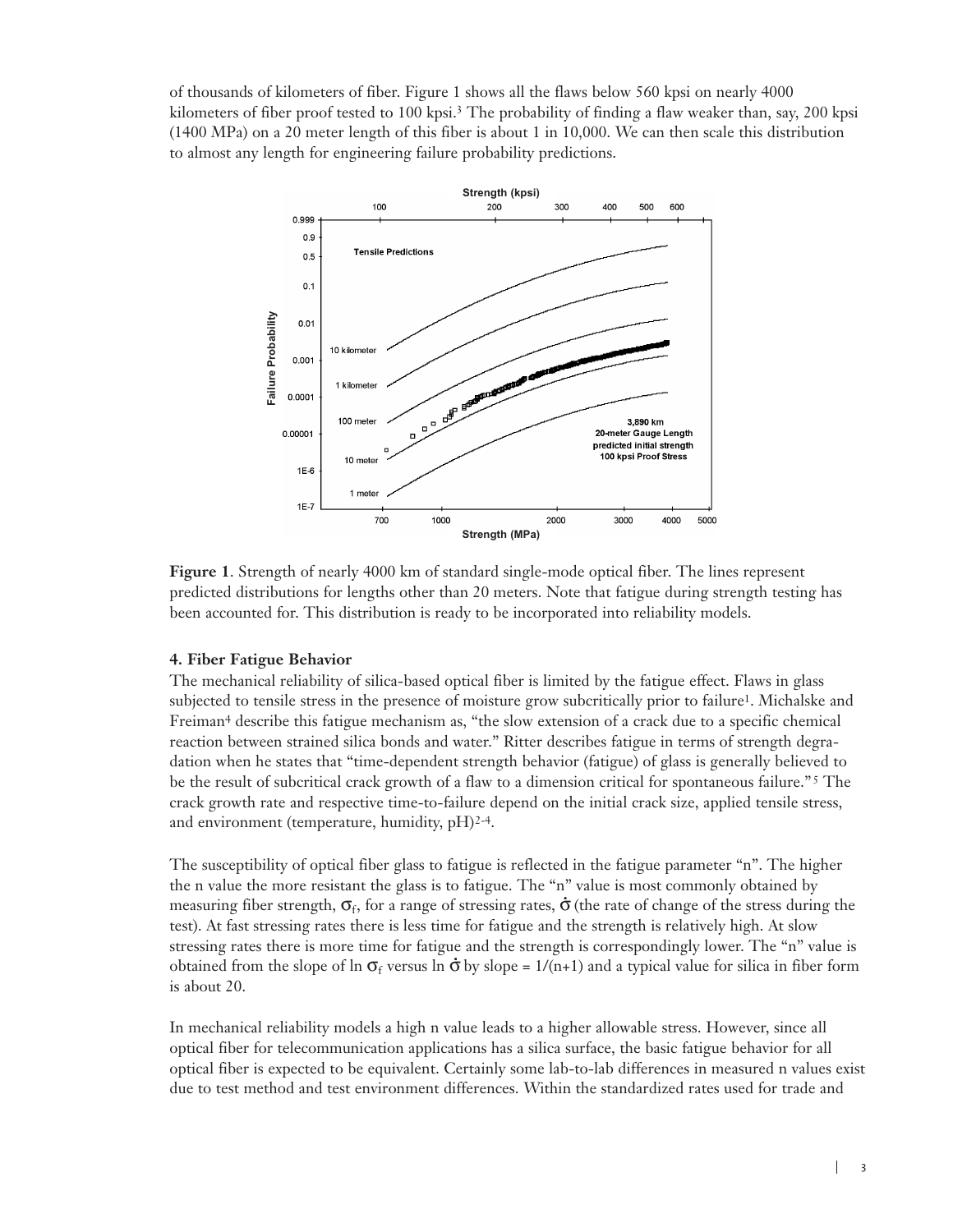commerce testing the n values should be the same for all optical fiber. Note also that there are claims of increasing n values with aging time. Any claim of higher reliability with aging time should be viewed with suspicion. While there is evidence that protective polymer coatings can affect the environment at the silica surface, it is unlikely that this effect is permanent over the intended service life of the fiber. Given the potential for variability and transience of any unexplained changes in the n-value one should consider taking a conservative view of the n-value in relation to fiber fatigue. Corning uses the widely recognized, reliable and experimentally endorsed n value of 20 for long-term reliability predictions. Moreover, we believe that fiber reliability behavior should be based on more than the n-value alone.

Corning has been at the forefront of research into the fatigue of optical fiber. The following list describes some of our investigations into fiber fatigue:

- Proof stress level flaws have an "n" value of about 20.
- Fatigue is relatively independent of flaw source and strength.
- Fatigue models must account for fatigue occurring during both high speed processing events and slower events.

In the next section we demonstrate how we use this knowledge of fiber mechanical reliability to establish practical guidelines for fiber use in a wide range of applications.

#### **5. Design Diagrams**

#### **Design Diagram based on Proof Stress Level Flaws ("Safe Stress" Design)**

Figure 2 shows an allowable stress design diagram for optical fiber based on the proof stress level. This design method is commonly employed on fiber lengths longer than a few kilometers. The applied stress (bending and tensile) is based on the lowest possible strength, the proof stress. Note that the allowable applied stress depends on the duration of the stress event. For example, one can place more stress on the fiber for a relatively short installation event than for 20 year life.

#### **Design Diagram based on Failure Probability**



**Figure 2.** Design diagram showing proof stress vs applied stress for different durations.

Combining the strength distribution in Figure 1 with Corning's fatigue understanding and reliability model, the following design diagram for standard optical fiber in bending can be created. In this diagram we have included a range of bend radii, load durations, and lengths in bending. Consider the case of a 1 meter length or 16 turns of fiber permanently wound to a bend radius of 10 mm with an associated stress of about 450 MPa. The failure probability would be approximately 10-5, or 1 in 100,000 for a 25 year

 $\mathbf{L}$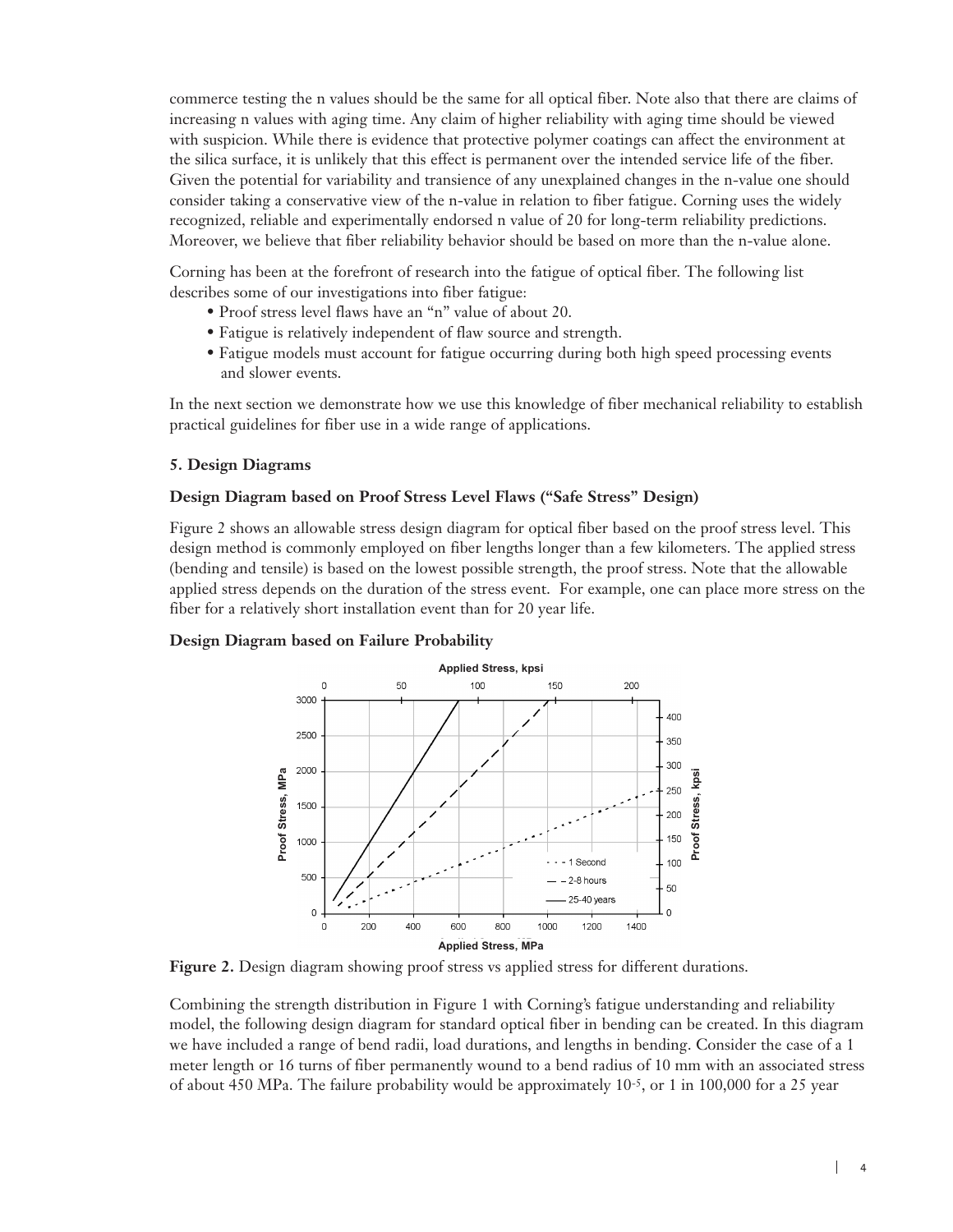period, which is low for most applications. The bending of fiber tightly for short time periods is also of interest. Consider the bending induced when handling for termination and installation. Again, one is counting on the fact that the probability of encountering a flaw is low, implying that large sample lengths are necessary to precisely determine that probability. Consider the case of threading 10 meters of fiber around a tight corner during installation. Using Figure 3 we estimate a failure probability of 1 in 10,000 for a 1 second exposure to a 4 mm bend radius. These examples demonstrate that Corning has the capacity to quantify the mechanical reliability for a wide range of applications.



**Figure 3.** Design diagram for standard optical fiber in bending.

#### **FTTH and Premises Guidelines**

The results given in Figure 3 can be further interpreted to describe the probability of failure over 25 years on a "per turn" basis relevant to FTTH installations. Table 1 shows the probability of failure for a 360° turn for several bend radii. These values are based on Corning's fiber strength distribution and our reliability model, and are therefore applicable to Corning fibers and other fibers of an equivalent high quality.

| Radius (mm) | Probability of Failure/Turn |
|-------------|-----------------------------|
| 7.5         | $1x10-6$                    |
| 10          | $5x10-7$                    |
| 15          | $1 \times 10^{-7}$          |

**Table 1:** Failure probability/turn over a 25 year lifetime

For a bend radius of 7.5 mm, this analysis indicates one million full turns (360° degrees) are needed to generate a single fiber spontaneous break over a 25 year lifetime, a very low failure rate. Another way to interpret this result is considering an indoor installation where the fiber is severely deployed with 10 full turns (360 degrees or, say, forty 90-degree turns) at a very tight radius of 7.5 mm. From Table 1, the probability of failure at this radius is about 1 ppm (1x10-6) per turn over a 25 year lifetime, leading to a failure rate of about 10 ppm for this single indoor installation. In a hypothetical FTTH network with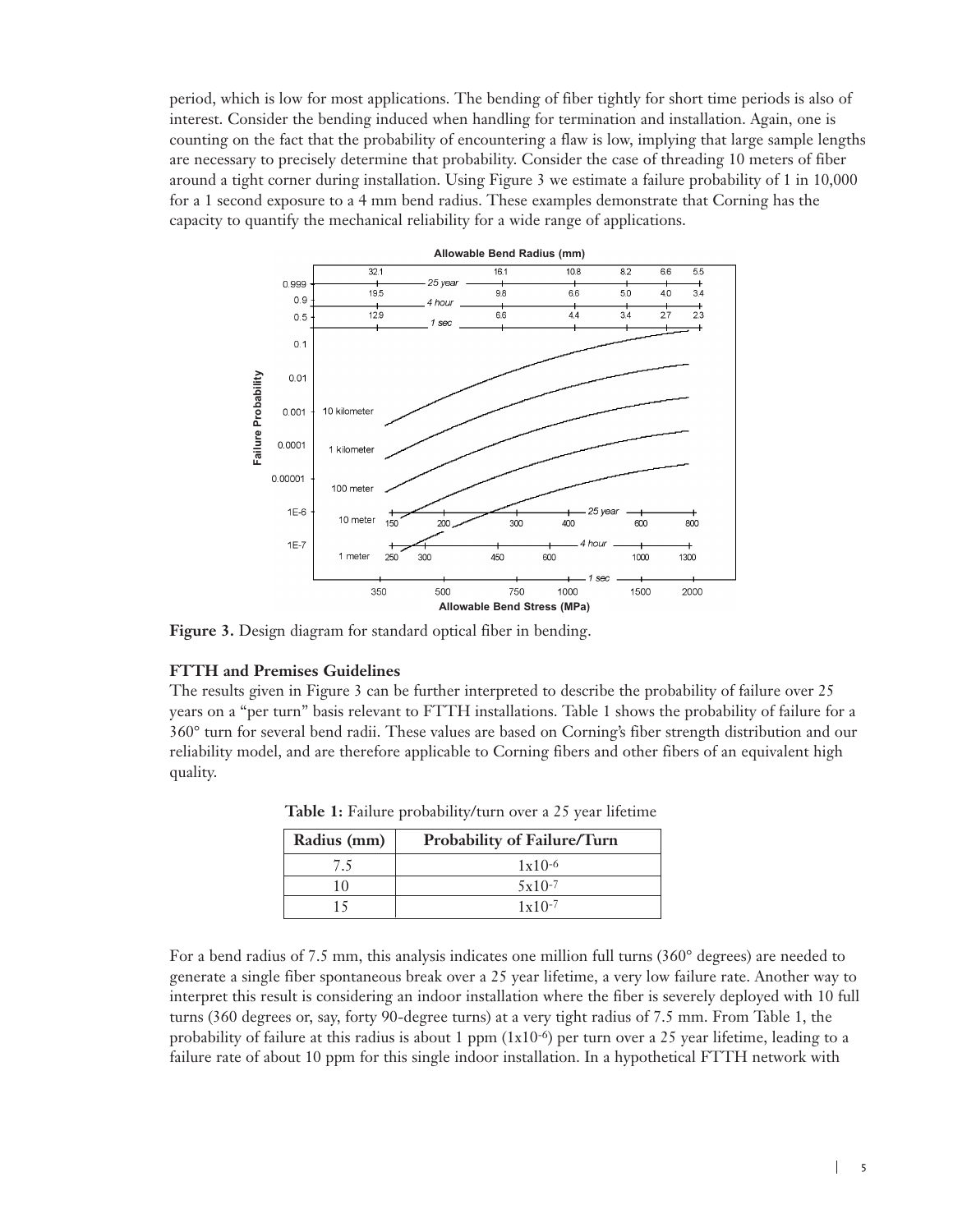one hundred thousand homes passed, the expected number of fatigue related breaks would be only one fiber failure (105 x 10 ppm) in the whole FTTH network in 25 years of operation.

The real case of a FTTH network is obviously more complex than this example. Fiber undergoes bending throughout the network, within the central office, in street cabinets, and within the end-user home. One has to consider not only bends within cabinets and storage units, but also in indoor installations and ultimately within optical cable due to fiber excess lengths. It is possible to build a bend spectrum for any specific network that captures the number of turns (or the length under bending) occurring at each bend radius. Armed with this information, Corning has the modeling capability and engineering experience to assess fiber reliability for any installation.

# **Summary**

With the trend towards increasingly tighter bend radii in access and FTTH networks it has become increasingly important to understand the reliability performance of optical fiber under tight bend scenarios. Understanding the strength and fatigue behavior of optical fiber and developing the associated lifetime models has been a primary focus for Corning over the past 30 years. Also, supplying reliable fiber, utilizing our world-class manufacturing processes, continues to be Corning's highest priority. In this paper we argue that reliability assessments require more than just an n-value. Fiber reliability is established by combining knowledge of the fiber strength distribution, fatigue behavior, and the applied stress history into a reliability model. Corning has a proven track record in engineering reliability solutions for optical fiber.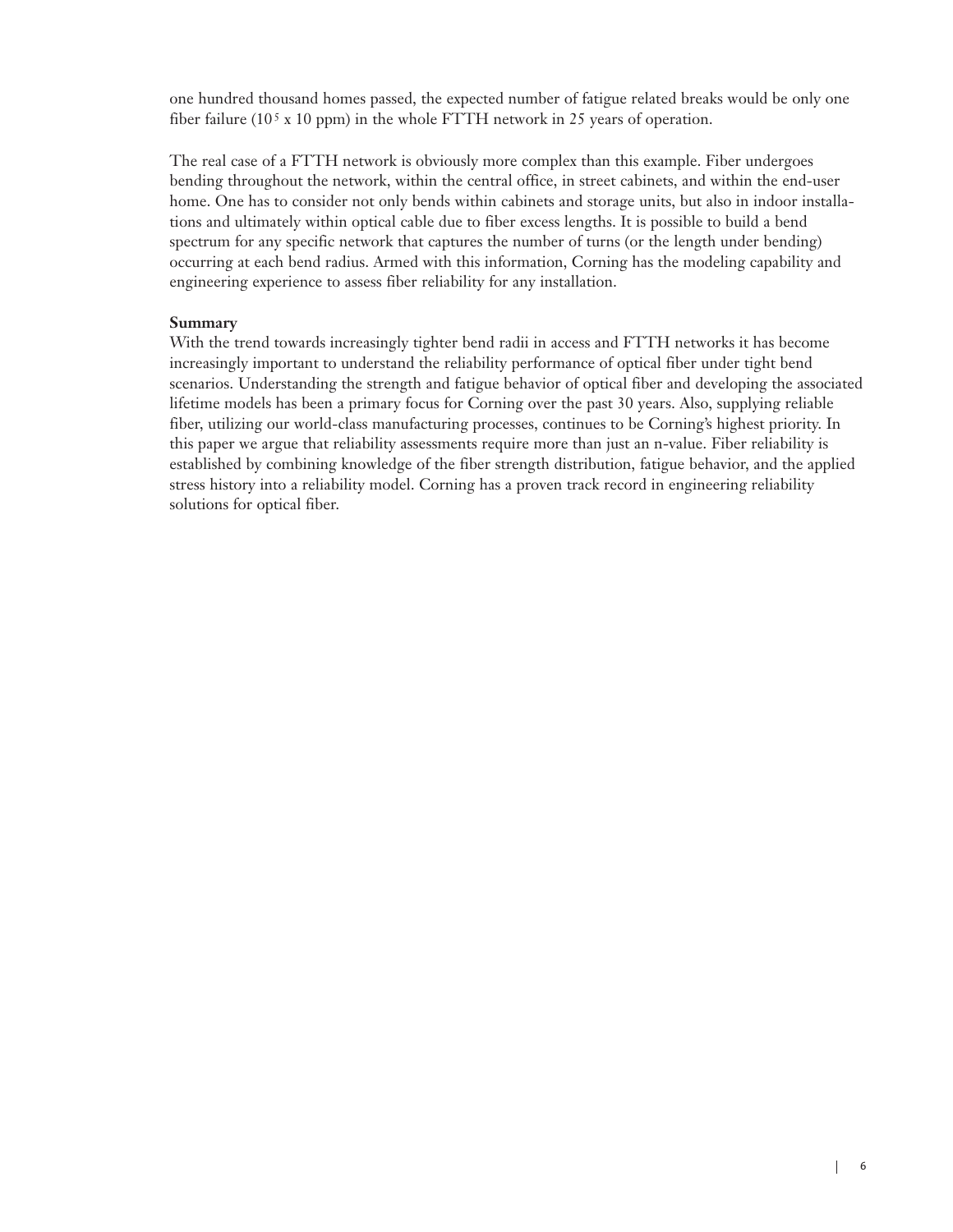## **Reference**

1R.J. Castilone, "Mechanical Reliability Applied Stress Guidelines," http://www.corning.com/opticalfiber/technical\_library/fiber\_mechanical\_rel iability/basics.aspx

2G.S. Glaesemann and D.J. Walter, "Method for Obtaining Long-Length Strength Distributions for Reliability Prediction," *Opt. Eng.*, **30** [6] 746-748 (1991). See also TIA ITM-1, "Characterization of Large Flaws in Optical Fibers by Dynamic Tensile Testing with Censoring" and IEC 62048, "Optical Fibres- Reliability – Power law theory".

<sup>3</sup>R.J. Castilone, G.S. Glaesemann, and T.A. Hanson, "Extrinsic Strength Measurements and Associated Mechanical Reliability Modeling of Optical Fiber," *National Fiber Optics Engineers Conference*, **16**, 1-9 (2000).

4T.A. Michalske and S.W. Freiman, "A Molecular Interpretation of Stress Corrosion in Silica," *Nature*, **295** (2), 511-12 (1982).

5J.E. Ritter, G.S. Glaesemann, K. Jakus, and P. Rampone, "Dynamic Fatigue of Soda-Lime Glass as a Function of Temperature," *Phys. Chem. of Glass.*, **27** [2] 65-70 (1986).

6P.T. Garvey, T.A. Hanson, M.G. Estep and G.S. Glaesemann, "Mechanical Reliability Predictions: An Attempt At Measuring The Initial Strength of Draw-Abraded Optical Fiber Using High Stressing Rates

http://www.corning.com/docs/opticalfiber/tr3267.pdf